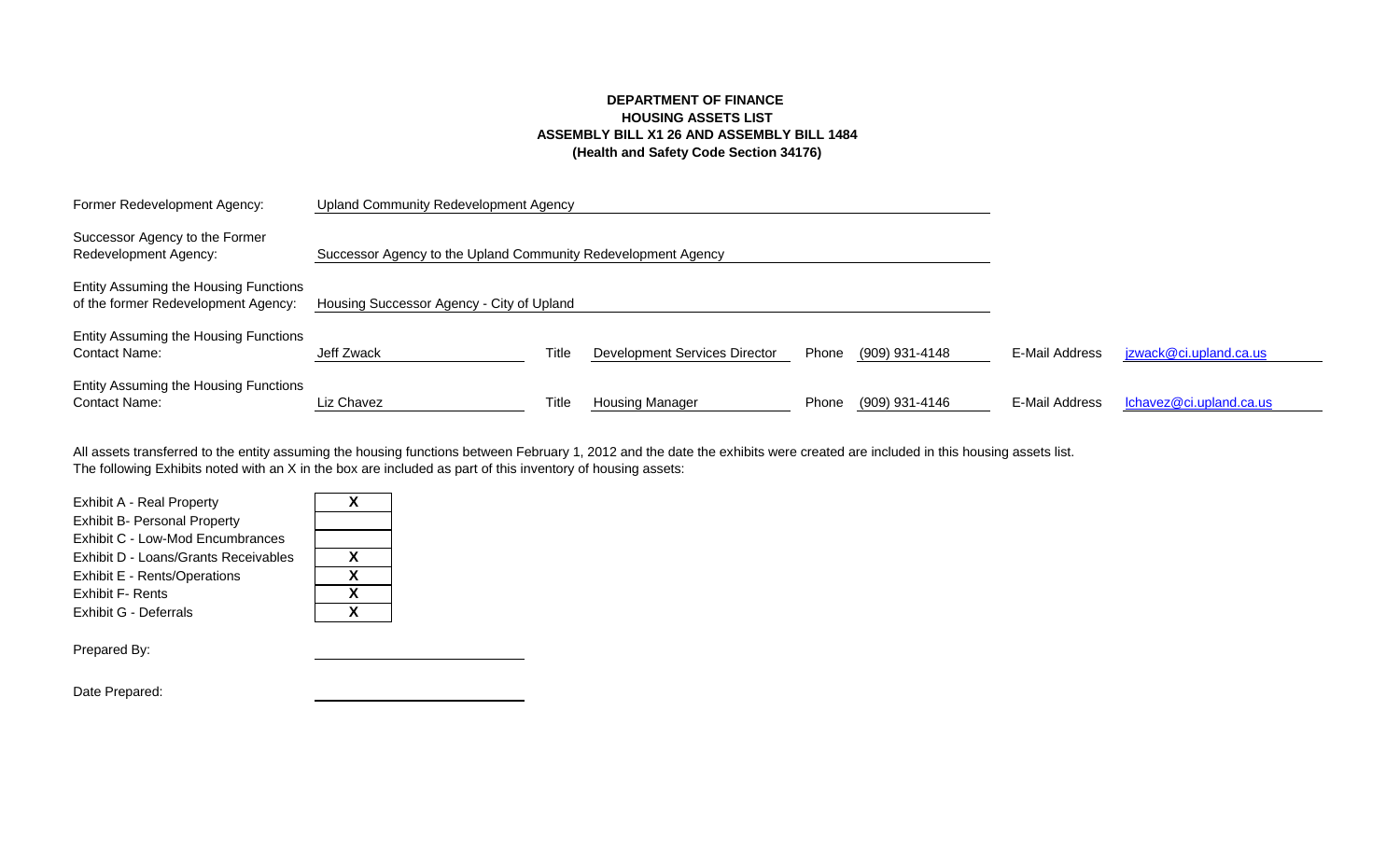### Exhibit A - Real Property

**City of Upland Inventory of Assets Received Pursuant to Health and Safety Code section 34176 (a) (2)** 

| Item #         | Type of Asset a/     | <b>Legal Title and</b><br><b>Description</b>                           | <b>Carrying Value</b><br>of Asset | <b>Total</b><br>square<br>footage | <b>Square footage</b><br>reserved for low-<br>mod housing | Is the property<br>encumbered by<br>a low-mod<br>housing<br>covenant? | Source of low-<br>mod housing<br>covenant b/ | Date of<br>transfer to<br><b>Housing</b><br><b>Successor</b><br>Agency | <b>Construction or</b><br>acquisition<br>cost funded<br>with Low-Mod<br><b>Housing Fund</b><br>monies | <b>Construction</b><br>or acquisition<br>costs funded<br>with other RDA<br>funds | <b>Construction</b><br>or acquisition<br>costs funded<br>with non-RDA<br>funds | Date of<br>construction<br>or<br>acquisition<br>by the<br>former RDA | Interest in<br>real property<br>(option to<br>purchase,<br>easement,<br>etc.) |
|----------------|----------------------|------------------------------------------------------------------------|-----------------------------------|-----------------------------------|-----------------------------------------------------------|-----------------------------------------------------------------------|----------------------------------------------|------------------------------------------------------------------------|-------------------------------------------------------------------------------------------------------|----------------------------------------------------------------------------------|--------------------------------------------------------------------------------|----------------------------------------------------------------------|-------------------------------------------------------------------------------|
| -1             | Low/Mod Income       | The Village Apartment<br>Homes<br>195 Armstrong Way<br>1007-571-54     | \$4,480,000                       | 64,080                            | 12,816                                                    | Yes                                                                   | <b>Bond</b>                                  | 1/23/2012                                                              | Yes                                                                                                   | No                                                                               | No                                                                             | 12/01/90                                                             | Yes                                                                           |
| 2              | Low/Mod Income       | <b>Sunset Ridge</b><br><b>Apartment Homes</b><br>1045-392-43           | \$7,776,000                       | 86.200                            | 17,240                                                    | Yes                                                                   | Bond                                         | 1/23/2012                                                              | Yes                                                                                                   | No                                                                               | No                                                                             | 12/19/99                                                             | Yes                                                                           |
| 3              | Low/Mod Income       | Magnolia Colony<br>Apartments<br>906 Sycamore Street<br>1047-192-12    | \$308,000                         | 2,514                             | 2.514                                                     | Yes                                                                   | California<br>Redevelopment<br>Law           | 1/23/2012                                                              | Yes                                                                                                   | Yes                                                                              | No                                                                             | 03/29/04                                                             | Yes                                                                           |
| $\overline{4}$ | Mixed Income Housing | Washington & 6th 1046-<br>433-23                                       | \$408,000                         | 29,620                            | 29,260                                                    | No                                                                    | California<br>Redevelopment<br>Law           | 1/23/2012                                                              | Yes                                                                                                   | No                                                                               | No                                                                             | 02/01/06                                                             | Yes                                                                           |
| 5              | Mixed Income Housing | 234 E. Arrow Hwy. 1046-<br>383-07 &<br>1046<br>383-08                  | \$164,788                         | 7.500                             | 7,500                                                     | <b>No</b>                                                             | California<br>Redevelopment<br>Law           | 1/23/2012                                                              | <b>No</b>                                                                                             | Yes                                                                              | No                                                                             | 03/01/10                                                             | Yes                                                                           |
| 6              | Low/Mod Income       | Magnolia Colony<br>Apartments<br>649 W. 9th Street<br>1046-351-07      | \$328,000                         | 70,578                            | 980                                                       | Yes                                                                   | California<br>Redevelopment<br>Law           | 1/23/2012                                                              | Yes                                                                                                   | No                                                                               | No                                                                             | 03/27/07                                                             | Yes                                                                           |
| $\overline{7}$ | Low/Mod Income       | Magnolia Colony<br>659<br>Apartments<br>W. 9th Street 1046-<br>351-08  | \$328,000                         | 70,578                            | 980                                                       | Yes                                                                   | California<br>Redevelopment<br>Law           | 1/23/2012                                                              | Yes                                                                                                   | No                                                                               | No                                                                             | 03/27/07                                                             | Yes                                                                           |
| 8              | Low/Mod Income       | Magnolia Colony<br>230<br>Apartments<br>N. Vallejo Way 1046-<br>351-09 | \$328,000                         | 70,578                            | 980                                                       | Yes                                                                   | California<br>Redevelopment<br>Law           | 1/23/2012                                                              | Yes                                                                                                   | No                                                                               | No                                                                             | 01/11/07                                                             | Yes                                                                           |
| 9              | Low/Mod Income       | Magnolia Colony<br>Apartments<br>660 Diamond Court<br>1046-351-11      | \$328,000                         | 70,578                            | 980                                                       | Yes                                                                   | California<br>Redevelopment<br>Law           | 1/23/2012                                                              | No                                                                                                    | No                                                                               | Yes                                                                            | 05/20/05                                                             | Yes                                                                           |
| 10             | Low/Mod Income       | Magnolia Colony<br>Apartments<br>431 Diamond Court<br>1046-351-16      | \$328,000                         | 70,578                            | 980                                                       | Yes                                                                   | California<br>Redevelopment<br>Law           | 1/23/2012                                                              | Yes                                                                                                   | No                                                                               | No                                                                             | 03/07/03                                                             | Yes                                                                           |
| 11             | Low/Mod Income       | Magnolia Colony<br>Apartments<br>485 Diamond Court<br>1046-351-17      | \$328,000                         | 70,578                            | 980                                                       | Yes                                                                   | California<br>Redevelopment<br>Law           | 1/23/2012                                                              | Yes                                                                                                   | No                                                                               | No                                                                             | 02/17/06                                                             | Yes                                                                           |
| 12             | Low/Mod Income       | Magnolia Colony<br>Apartments<br>503 Diamond Court<br>1046-351-18      | \$328,000                         | 70,578                            | 980                                                       | Yes                                                                   | California<br>Redevelopment<br>Law           | 1/23/2012                                                              | Yes                                                                                                   | <b>No</b>                                                                        | No                                                                             | 03/01/05                                                             | Yes                                                                           |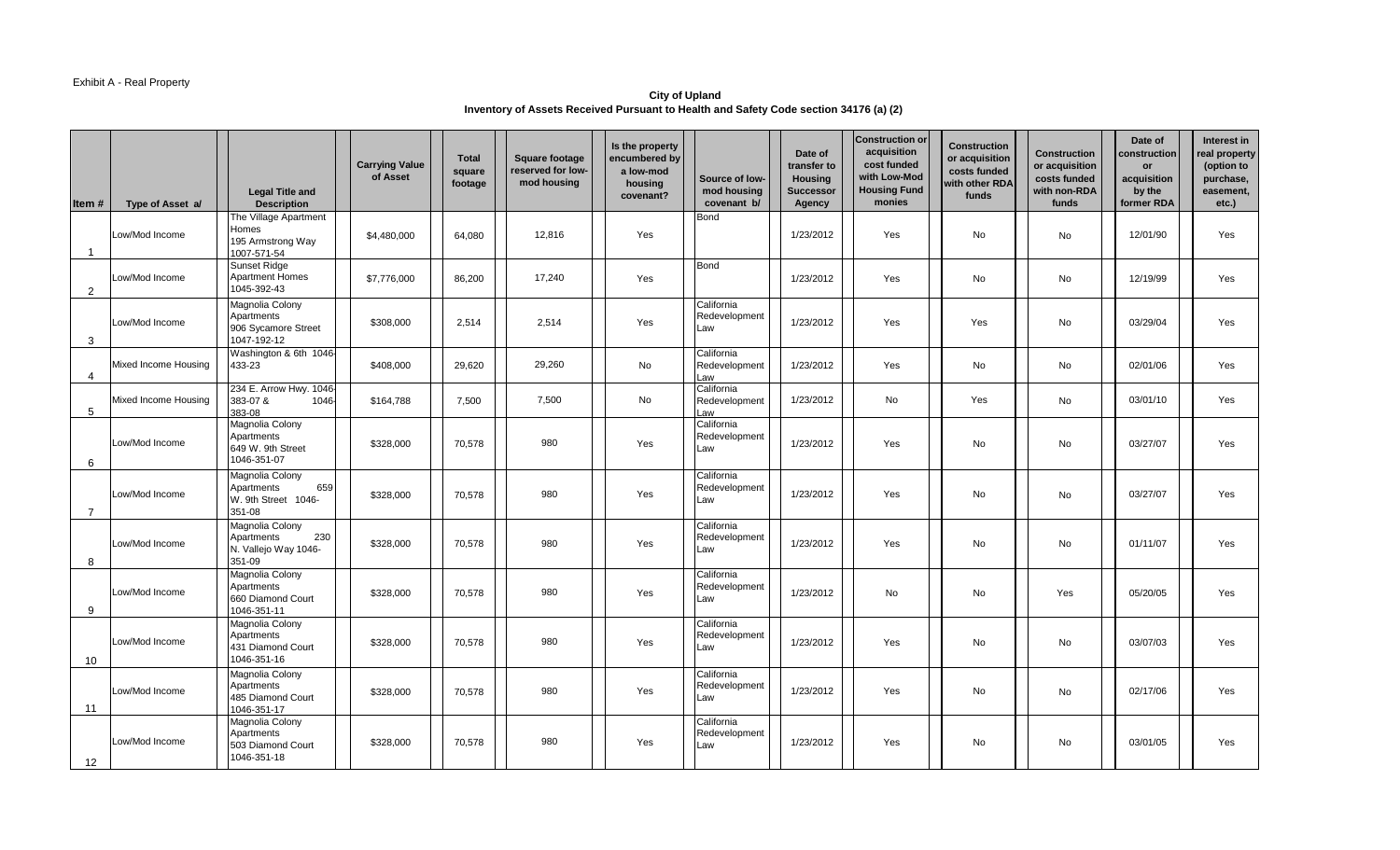| 13 | Low/Mod Income | Magnolia Colony<br>Apartments<br>557 Diamond Court<br>1046-351-19    | \$340,000      | 70,578 | 980    | Yes | California<br>Redevelopment<br>Law | 1/23/2012 | Yes | No        | No        | 03/01/05  | Yes |
|----|----------------|----------------------------------------------------------------------|----------------|--------|--------|-----|------------------------------------|-----------|-----|-----------|-----------|-----------|-----|
| 14 | Low/Mod Income | Magnolia Colony<br>Apartments<br>571 Diamond Court<br>1046-351-20    | \$340,000      | 70,578 | 980    | Yes | California<br>Redevelopment<br>Law | 1/23/2012 | Yes | <b>No</b> | <b>No</b> | 04/28/04  | Yes |
| 15 | Low/Mod Income | Magnolia Colony<br>Apartments<br>615 Diamond Court<br>1046-351-21    | \$328,000      | 70,578 | 980    | Yes | California<br>Redevelopment<br>Law | 1/23/2012 | Yes | No        | No        | 09/07/07  | Yes |
| 16 | Low/Mod Income | Magnolia Colony<br>Apartments<br>625 Diamond Court<br>1046-351-22    | \$328,000      | 70,578 | 980    | Yes | California<br>Redevelopment<br>Law | 1/23/2012 | Yes | No        | No        | 09/07/07  | Yes |
| 17 | Low/Mod Income | Magnolia Colony<br>Apartments<br>653 Diamond Court<br>1046-351-23    | \$328,000      | 70,578 | 980    | Yes | California<br>Redevelopment<br>Law | 1/23/2012 | Yes | No        | No        | 12/26/06  | Yes |
| 18 | Low/Mod Income | Magnolia Colony<br>Apartments<br>663 Diamond Court<br>1046-351-24    | \$328,000      | 70,578 | 980    | Yes | California<br>Redevelopment<br>Law | 1/23/2012 | Yes | No        | No        | 04/18/03  | Yes |
| 19 | Low/Mod Income | Magnolia Colony<br>Apartments<br>689 Diamond Court<br>1046-351-25    | \$328,000      | 70,578 | 980    | Yes | California<br>Redevelopment<br>Law | 1/23/2012 | Yes | No        | No        | 06/17/03  | Yes |
| 20 | Low/Mod Income | Magnolia Colony<br>Apartment<br>275 Vallejo Way<br>1046-351-28       | \$328,000      | 70,578 | 980    | Yes | California<br>Redevelopment<br>Law | 1/23/2012 | Yes | No        | No        | 12/26/06  | Yes |
| 21 | Low/Mod Income | Magnolia Colony<br>Apartments<br>233 Vallejo Way<br>1046-351-31      | \$328,000      | 70,578 | 980    | Yes | California<br>Redevelopment<br>Law | 1/23/2012 | Yes | No        | No        | 10/28/03  | Yes |
| 22 | Low/Mod Income | Magnolia Colony<br>Apartments<br>717 W. 9th Street<br>1046-351-33    | \$328,000      | 70,578 | 980    | Yes | California<br>Redevelopment<br>Law | 1/23/2012 | Yes | <b>No</b> | No        | 01/09/07  | Yes |
| 23 | Low/Mod Income | Magnolia Colony<br>Apartments<br>288 San Antonio Ave.<br>1046-351-39 | \$328,000      | 70,578 | 980    | Yes | California<br>Redevelopment<br>Law | 1/23/2012 | Yes | No        | No        | 01/09/07  | Yes |
| 24 | Low/Mod Income | Vacant Land<br>1046-591-08, 09, 10, 11                               | \$1,096,452.00 | 32,408 | 32,408 | Yes | California<br>Redevelopment<br>Law | 1/23/2012 | Yes | No        | No        | 1/31/2008 | Yes |

a/ Asset types may include low-mod housing, mixed-income housing, low-mod housing with commercial space, mixed-income housing with commercial space.

b/ May include California Redevelopment Law, tax credits, state bond indentures, and federal funds requirements.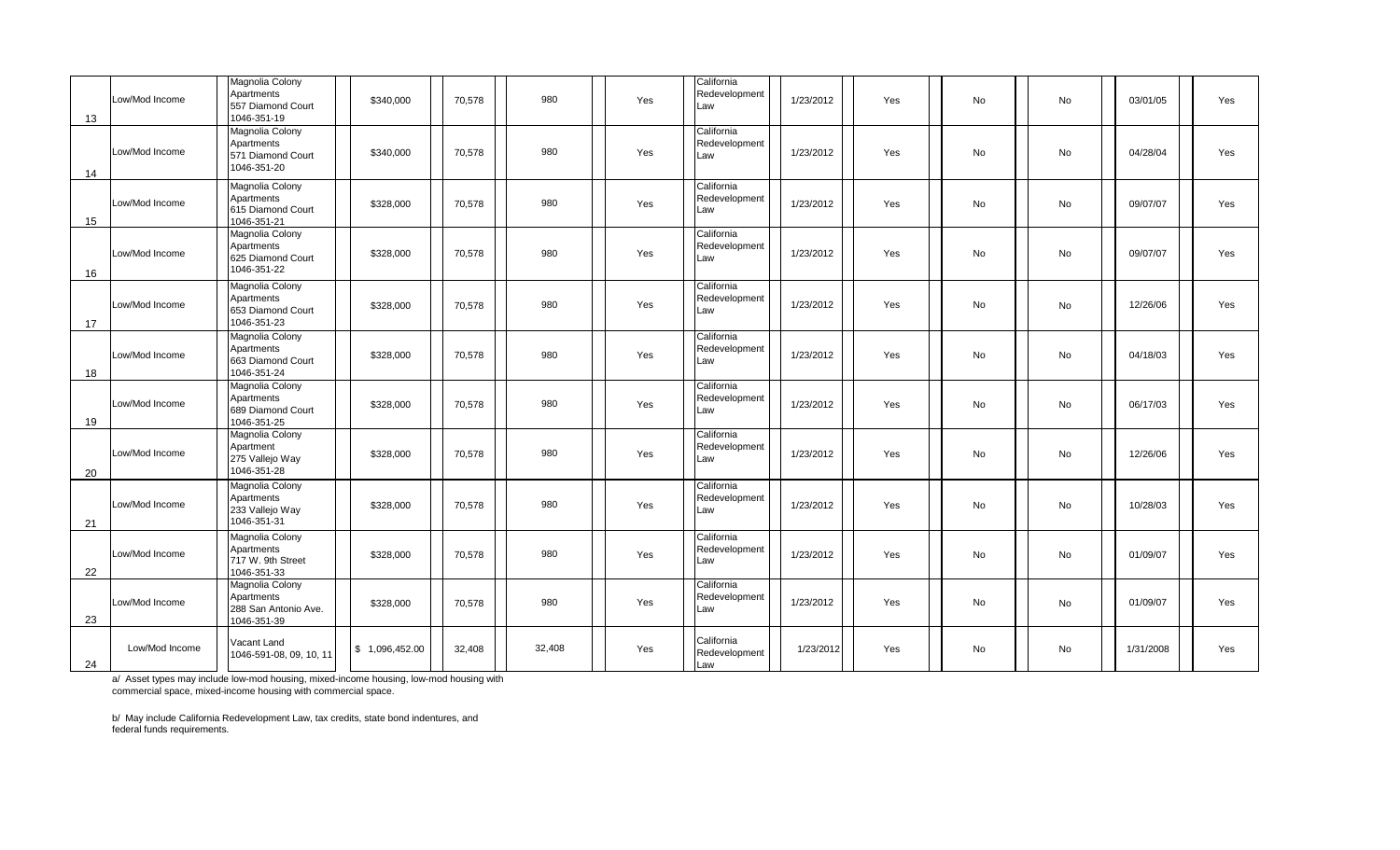## Exhibit B - Personal Property

**City of Upland Inventory of Assets Received Pursuant to Health and Safety Code section 34176 (a) (2)** 

| Item#          | Type of Asset a/ | <b>Description</b> | <b>Carrying Value</b><br>of Asset | Date of<br>transfer to<br><b>Housing</b><br><b>Successor</b><br>Agency | <b>Acquisition</b><br>cost funded<br>with Low-Mod<br><b>Housing Fund</b><br>monies | <b>Acquisition</b><br>costs funded<br>with other RDA<br>funds | <b>Acquisition</b><br>costs funded<br>with non-<br><b>RDA funds</b> | Date of<br>acquisition by<br>the former RDA |
|----------------|------------------|--------------------|-----------------------------------|------------------------------------------------------------------------|------------------------------------------------------------------------------------|---------------------------------------------------------------|---------------------------------------------------------------------|---------------------------------------------|
| 1              |                  |                    |                                   |                                                                        |                                                                                    |                                                               |                                                                     |                                             |
| $\overline{c}$ |                  |                    |                                   |                                                                        |                                                                                    |                                                               |                                                                     |                                             |
| 3              |                  |                    |                                   |                                                                        |                                                                                    |                                                               |                                                                     |                                             |
| 4              |                  |                    |                                   |                                                                        |                                                                                    |                                                               |                                                                     |                                             |
| 5              |                  |                    |                                   |                                                                        |                                                                                    |                                                               |                                                                     |                                             |
| 6              |                  |                    |                                   |                                                                        |                                                                                    |                                                               |                                                                     |                                             |
| $\overline{7}$ |                  |                    |                                   | <b>NONE</b>                                                            |                                                                                    |                                                               |                                                                     |                                             |
| 8              |                  |                    |                                   |                                                                        |                                                                                    |                                                               |                                                                     |                                             |
| 9              |                  |                    |                                   |                                                                        |                                                                                    |                                                               |                                                                     |                                             |
| 10             |                  |                    |                                   |                                                                        |                                                                                    |                                                               |                                                                     |                                             |
| 11             |                  |                    |                                   |                                                                        |                                                                                    |                                                               |                                                                     |                                             |
| 12             |                  |                    |                                   |                                                                        |                                                                                    |                                                               |                                                                     |                                             |
| 13             |                  |                    |                                   |                                                                        |                                                                                    |                                                               |                                                                     |                                             |
| 14             |                  |                    |                                   |                                                                        |                                                                                    |                                                               |                                                                     |                                             |
| 15             |                  |                    |                                   |                                                                        |                                                                                    |                                                               |                                                                     |                                             |
| 16             |                  |                    |                                   |                                                                        |                                                                                    |                                                               |                                                                     |                                             |
| 17             |                  |                    |                                   |                                                                        |                                                                                    |                                                               |                                                                     |                                             |
| 18             |                  |                    |                                   |                                                                        |                                                                                    |                                                               |                                                                     |                                             |
| 19             |                  |                    |                                   |                                                                        |                                                                                    |                                                               |                                                                     |                                             |
| 20             |                  |                    |                                   |                                                                        |                                                                                    |                                                               |                                                                     |                                             |

a/ Asset types any personal property provided in residences, including furniture and appliances, all housing-related files and loan documents, office supplies, software licenses, and mapping programs, that were acquired for low and moderate income housing purposes, either by purchase or through a loan, in whole or in part, with any source of funds.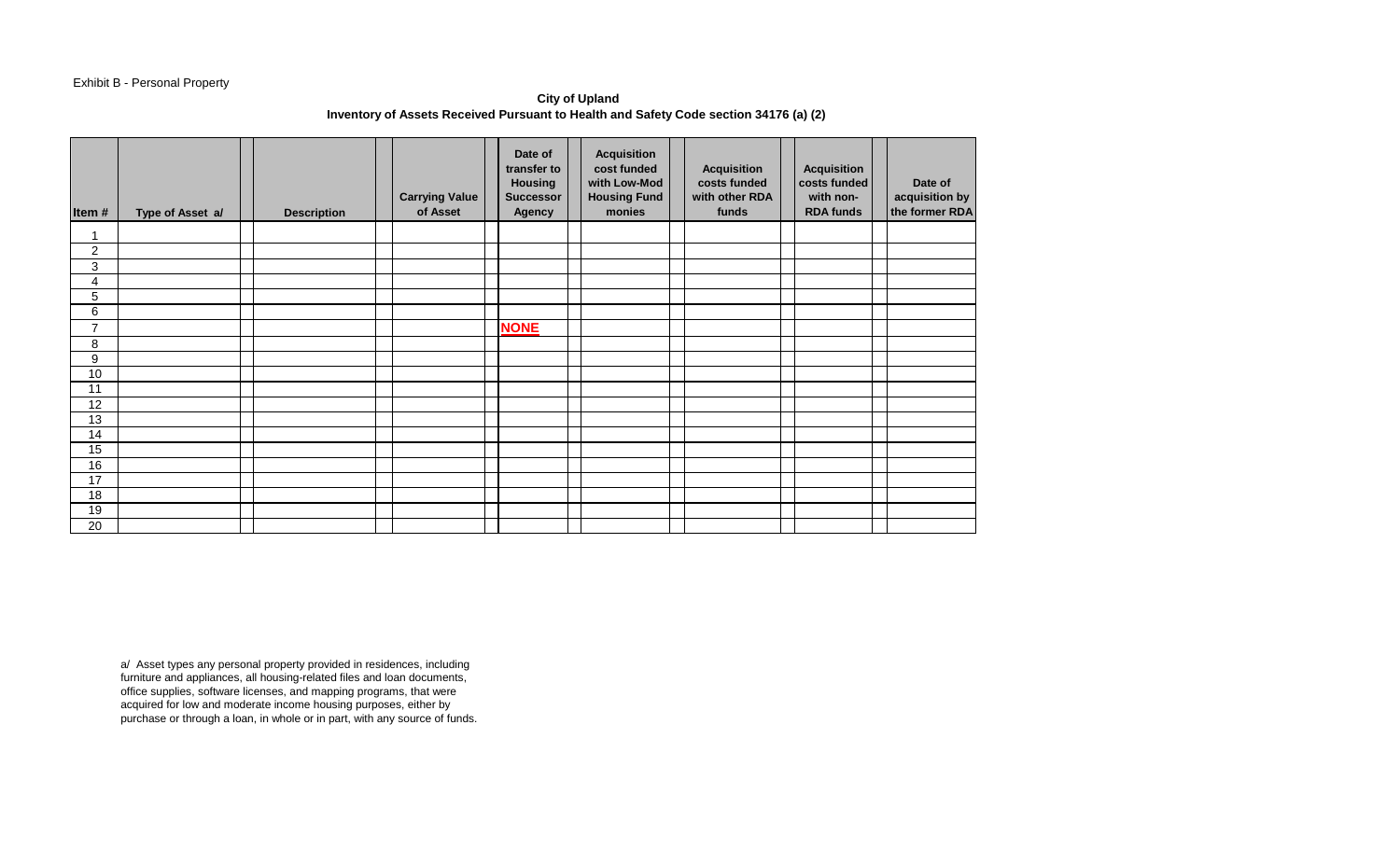#### Exhibit C - Low-Mod Encumbrances

## **City of Upland Inventory of Assets Received Pursuant to Health and Safety Code section 34176 (a) (2)**

| Item $#$       | Type of housing built<br>or acquired with<br>enforceably obligated<br>funds a/ | Date contract for<br>Enforceable<br><b>Obligation was</b><br>executed | Contractual<br>counterparty | <b>Total amount</b><br>currently<br>owed for the<br>Enforceable<br>Obligation | Is the property<br>encumbered by<br>a low-mod<br>housing<br>covenant? | Source of low-<br>mod housing<br>covenant b/ | <b>Current</b><br>owner of<br>the property | <b>Construction or</b><br>acquisition cost<br>funded with<br><b>Low-Mod</b><br><b>Housing Fund</b><br>monies | <b>Construction or</b><br>acquisition costs<br>funded with<br>other RDA funds | <b>Construction</b><br>or acquisition<br>costs funded<br>with non-RDA<br>funds | Date of<br>construction or<br>acquisition of<br>the property |
|----------------|--------------------------------------------------------------------------------|-----------------------------------------------------------------------|-----------------------------|-------------------------------------------------------------------------------|-----------------------------------------------------------------------|----------------------------------------------|--------------------------------------------|--------------------------------------------------------------------------------------------------------------|-------------------------------------------------------------------------------|--------------------------------------------------------------------------------|--------------------------------------------------------------|
|                | Low/Mod Senior<br>Housing                                                      | 12/10/2007                                                            | <b>UCHI</b>                 | 16,280                                                                        | Yes                                                                   | California<br>Redevelopme<br>nt Law          | <b>UCHI</b>                                | Yes                                                                                                          | <b>No</b>                                                                     | No                                                                             |                                                              |
| 2              | Low/Mod Senior<br>Housing                                                      | 10/21/2008                                                            | <b>UCHI</b>                 | 1,250,000                                                                     | Yes                                                                   | California<br>Redevelopme<br>nt Law          | UCHI                                       | Yes                                                                                                          | No                                                                            | No                                                                             |                                                              |
| 3              |                                                                                |                                                                       |                             |                                                                               |                                                                       |                                              |                                            |                                                                                                              |                                                                               |                                                                                |                                                              |
| Δ              |                                                                                |                                                                       |                             |                                                                               |                                                                       |                                              |                                            |                                                                                                              |                                                                               |                                                                                |                                                              |
| 5<br>6         |                                                                                |                                                                       |                             |                                                                               |                                                                       |                                              |                                            |                                                                                                              |                                                                               |                                                                                |                                                              |
| $\overline{ }$ |                                                                                |                                                                       |                             |                                                                               |                                                                       |                                              |                                            |                                                                                                              |                                                                               |                                                                                |                                                              |
| 8              |                                                                                |                                                                       |                             |                                                                               |                                                                       |                                              |                                            |                                                                                                              |                                                                               |                                                                                |                                                              |
| 9              |                                                                                |                                                                       |                             |                                                                               |                                                                       |                                              |                                            |                                                                                                              |                                                                               |                                                                                |                                                              |
| 10             |                                                                                |                                                                       |                             |                                                                               |                                                                       |                                              |                                            |                                                                                                              |                                                                               |                                                                                |                                                              |
| 11             |                                                                                |                                                                       |                             |                                                                               |                                                                       |                                              |                                            |                                                                                                              |                                                                               |                                                                                |                                                              |
| 12             |                                                                                |                                                                       |                             |                                                                               |                                                                       |                                              |                                            |                                                                                                              |                                                                               |                                                                                |                                                              |
| 13             |                                                                                |                                                                       |                             |                                                                               |                                                                       |                                              |                                            |                                                                                                              |                                                                               |                                                                                |                                                              |
| 14             |                                                                                |                                                                       |                             |                                                                               |                                                                       |                                              |                                            |                                                                                                              |                                                                               |                                                                                |                                                              |
| 15             |                                                                                |                                                                       |                             |                                                                               |                                                                       |                                              |                                            |                                                                                                              |                                                                               |                                                                                |                                                              |
| 16             |                                                                                |                                                                       |                             |                                                                               |                                                                       |                                              |                                            |                                                                                                              |                                                                               |                                                                                |                                                              |
| 17             |                                                                                |                                                                       |                             |                                                                               |                                                                       |                                              |                                            |                                                                                                              |                                                                               |                                                                                |                                                              |
| 18             |                                                                                |                                                                       |                             |                                                                               |                                                                       |                                              |                                            |                                                                                                              |                                                                               |                                                                                |                                                              |
| 19             |                                                                                |                                                                       |                             |                                                                               |                                                                       |                                              |                                            |                                                                                                              |                                                                               |                                                                                |                                                              |
| 20             |                                                                                |                                                                       |                             |                                                                               |                                                                       |                                              |                                            |                                                                                                              |                                                                               |                                                                                |                                                              |

a/ May include low-mod housing, mixed-income housing, low-mod housing with commercial space, mixed-income housing with commercial space.

b/ May include California Redevelopment Law, tax credits, state bond indentures, and federal funds requirements.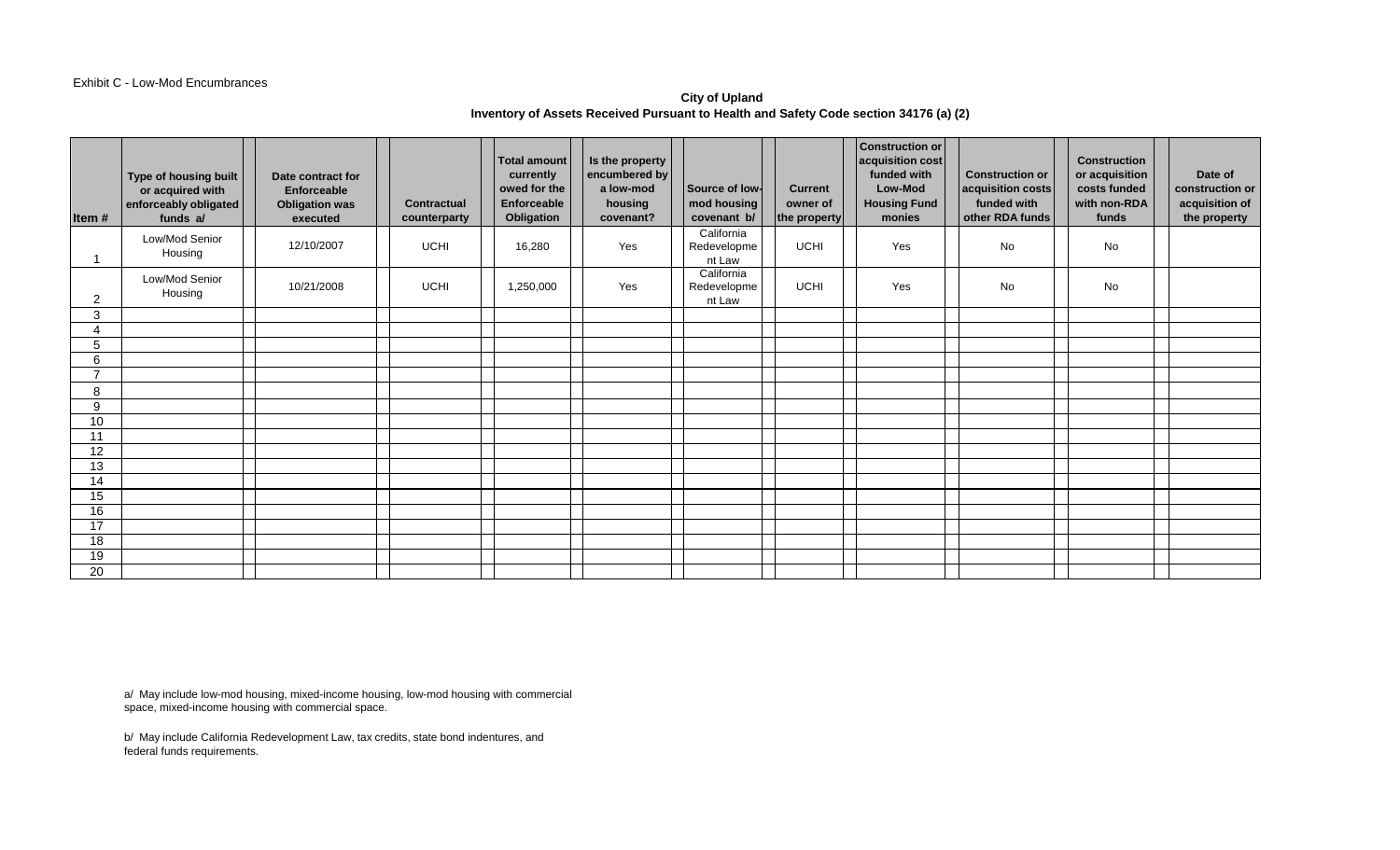### **City of Upland Inventory of Assets Received Pursuant to Health and Safety Code section 34176 (a) (2)**

| ltem #         | <b>Was the Low-Mod</b><br><b>Housing Fund</b><br>amount issued for a<br>loan or a grant? | Amount of the loan<br>or grant | Date the loan or<br>grant was issued | Person or entity to<br>whom the loan or<br>grant was issued | <b>Purpose for which</b><br>the funds were<br>loaned or granted | Are there<br>contractual<br>requirements<br>specifying the<br>purposes for which<br>the funds may be<br>used? | Repayment date, if<br>the funds are for a<br>loan              | Interest rate<br>of Ioan |                | <b>Current</b><br>outstanding loan<br>balance |
|----------------|------------------------------------------------------------------------------------------|--------------------------------|--------------------------------------|-------------------------------------------------------------|-----------------------------------------------------------------|---------------------------------------------------------------------------------------------------------------|----------------------------------------------------------------|--------------------------|----------------|-----------------------------------------------|
| 1              | Yes                                                                                      | 1,700,000                      | 12/10/2007                           | <b>UCHI</b>                                                 | Low/Mod Senior<br>Apartments<br>Expansion                       | Yes                                                                                                           | Annually                                                       | 3%                       |                | \$1,700,000.00                                |
| 2              | Yes                                                                                      | 1,250,000                      | 10/21/2008                           | <b>UCHI</b>                                                 | Low/Mod Senior<br>Apartments<br>Expansion                       | Yes                                                                                                           | Annually                                                       | 3%                       | \$             | 1,250,000                                     |
| 3              | Yes                                                                                      | 412,250                        | 6/25/2006                            | <b>UCHI</b>                                                 | Predevelopment<br>Costs for<br>Expansion                        | Yes                                                                                                           | N/A                                                            | N/A                      |                | N/A                                           |
| 4              | Yes                                                                                      | 148,400                        | 11/4/2002                            | Foohill Family Shelter                                      | Rehabilitation                                                  | Yes                                                                                                           | Monthly                                                        | 0%                       | \$             | 117,350.00                                    |
| $\overline{5}$ | Yes                                                                                      | 2,823,715                      | 4/4/1996                             | <b>UCHI</b>                                                 | Senior Apartments                                               | Yes                                                                                                           | Annually                                                       | 3%                       | \$             | 921,198.86                                    |
| 6              | Yes                                                                                      | \$<br>11,584.00                | 2/15/1990                            | Cordaro, Salvatore                                          | Home Improvement<br>Program                                     | Yes                                                                                                           | Not until such time<br>as the homeowner<br>sells the property. | $0\%$                    | \$             | 11,584.00                                     |
| $\overline{7}$ | Yes                                                                                      | \$<br>16,204.46                | 3/10/1993                            | Culpepper, Lorene                                           | Home Improvement<br>Program                                     | Yes                                                                                                           | Not until such time<br>as the homeowner<br>sells the property. | $0\%$                    | \$             | 16,204.46                                     |
| 8              | Yes                                                                                      | \$<br>15,579.00                | 4/30/1993                            | Diaz, Eleanor                                               | Home Improvement<br>Program                                     | Yes                                                                                                           | Not until such time<br>as the homeowner<br>sells the property. | 0%                       | \$             | 15,579.00                                     |
| 9              | Yes                                                                                      | $\,$<br>7,655.00               | 8/3/1992                             | Dunton, William                                             | Neighborhood<br>Renewal Program                                 | Yes                                                                                                           | Not until such time<br>as the homeowner<br>sells the property. | 0%                       | \$             | 7,655.00                                      |
| 10             | Yes                                                                                      | \$<br>35,745.00                | 6/22/1992                            | Guzman, Rudolfo                                             | Neighborhood<br>Renewal Program                                 | Yes                                                                                                           | Not until such time<br>as the homeowner<br>sells the property. | 0%                       | \$             | 35,745.00                                     |
| 11             | Yes                                                                                      | $$\mathbb{S}$$<br>22,065.00    | 12/16/1993                           | Johnson, Richard                                            | Home Improvement<br>Program                                     | Yes                                                                                                           | Not until such time<br>as the homeowner<br>sells the property. | 0%                       | $\mathfrak{S}$ | 22,065.00                                     |
| 12             | Yes                                                                                      | \$<br>34,445.80                | 12/11/1990                           | Lara, Rafaela                                               | Home Improvement<br>Program                                     | Yes                                                                                                           | Not until such time<br>as the homeowner<br>sells the property. | 0%                       | \$             | 34,445.80                                     |
| 13             | Yes                                                                                      | $\,$<br>72,000.00              | 6/25/2008                            | Lee, Richard                                                | First Time Homebuyer                                            | Yes                                                                                                           | Not until such time<br>as the homeowner<br>sells the property. | 0%                       | \$             | 72,000.00                                     |
| 14             | Yes                                                                                      | \$<br>34,990.00                | 6/30/2009                            | Loera, Alfreed                                              | Home Improvement<br>Program                                     | Yes                                                                                                           | Not until such time<br>as the homeowner<br>sells the property. | 0%                       | \$             | 34,990.00                                     |
| 15             | Yes                                                                                      | \$<br>40,000.00                | 4/28/2010                            | Martinez                                                    | Home Improvement<br>Program                                     | Yes                                                                                                           | Not until such time<br>as the homeowner<br>sells the property. | 0%                       | \$             | 40,000.00                                     |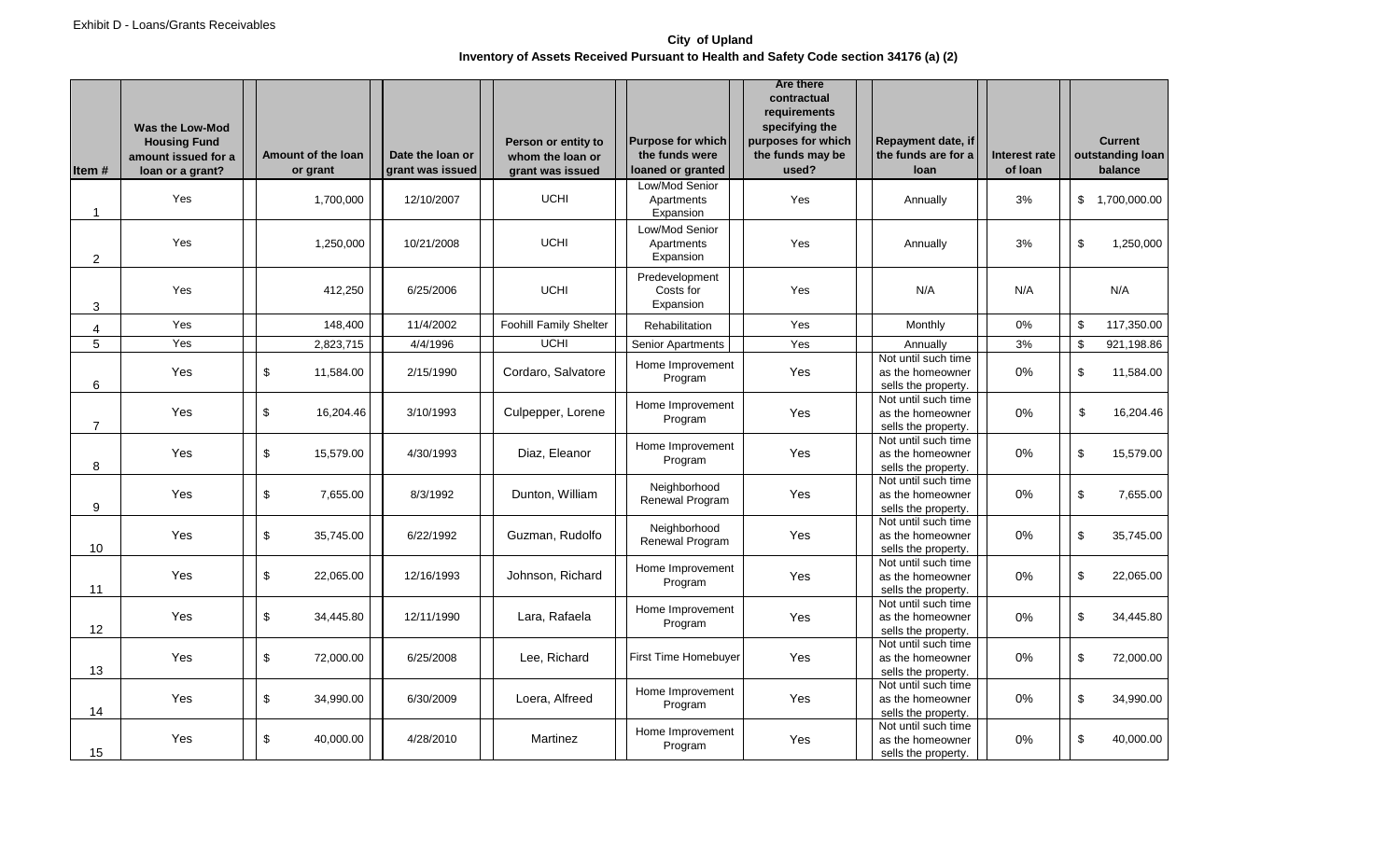| 16 | Yes | \$                        | 6,525.00  | 9/21/1993  | Mason, Sandra       | Home Improvement<br>Program     | Yes | Not until such time<br>as the homeowner<br>sells the property.      | 0%    | \$<br>6,525.00  |
|----|-----|---------------------------|-----------|------------|---------------------|---------------------------------|-----|---------------------------------------------------------------------|-------|-----------------|
| 17 | Yes | \$                        | 10,000.00 | 11/1/1993  | Melendrez, Raymond  | Neighborhood<br>Renewal Program | Yes | Not until such time<br>as the homeowner<br>sells the property.      | 0%    | \$<br>10,000.00 |
| 18 | Yes | \$                        | 11,251.00 | 12/27/1993 | Melendrez, Raymond  | Home Improvement<br>Program     | Yes | Not until such time<br>as the homeowner<br>sells the property.      | $0\%$ | \$<br>11,251.00 |
| 19 | Yes | \$                        | 74,965.00 | 2/11/2008  | Miller              | Home Improvement<br>Program     | Yes | Not until such time<br>as the homeowner<br>sells the property.      | 0%    | \$<br>74,965.00 |
| 20 | Yes | \$                        | 4,968.00  | 8/13/2007  | Nicholas            | Home Improvement<br>Program     | Yes | Not until such time<br>as the homeowner<br>sells the property.      | 0%    | \$<br>4,968.00  |
| 21 | Yes | \$                        | 74,965.00 | 11/26/2007 | Pabon               | Home Improvement<br>Program     | Yes | Not until such time<br>as the homeowner<br>sells the property.      | 0%    | \$<br>74,965.00 |
| 22 | Yes | \$                        | 62,823.00 | 3/31/2010  | Papanic, Michelle   | Home Improvement<br>Program     | Yes | Lost loan due to<br>foreclosure May<br>2012.<br>Not until such time | 0%    | \$<br>62,823.00 |
| 23 | Yes | $\boldsymbol{\mathsf{S}}$ | 7,300.00  | 11/17/2003 | Prado, Rocio        | First Time Homebuyer            | Yes | ac the homeowner                                                    | 0%    | \$<br>7,300.00  |
| 24 | Yes | \$                        | 5,660.00  | 11/12/1992 | Rajpoot, Ashraf     | Home Improvement<br>Program     | Yes | Not until such time<br>as the homeowner<br>sells the property.      | 0%    | \$<br>5,660.00  |
| 25 | Yes | \$                        | 6,775.50  | 3/5/1993   | Rees, Patricia      | Home Improvement<br>Program     | Yes | Not until such time<br>as the homeowner<br>sells the property.      | 0%    | \$<br>6,775.50  |
| 26 | Yes | \$                        | 5,400.00  | 8/13/2007  | Silvestre           | Home Improvement<br>Program     | Yes | Not until such time<br>as the homeowner<br>sells the property.      | 0%    | \$<br>5,400.00  |
| 27 | Yes | \$                        | 9,097.00  | 8/7/1990   | Strope, Patricia    | Home Improvement<br>Program     | Yes | Not until such time<br>as the homeowner<br>sells the property.      | $0\%$ | \$<br>9,097.00  |
| 28 | Yes | \$                        | 19,508.30 | 6/13/1991  | Thomas, James       | Home Improvement<br>Program     | Yes | Not until such time<br>as the homeowner<br>sells the property.      | 0%    | \$<br>19,508.30 |
| 29 | Yes | \$                        | 9,096.00  | 10/5/1993  | Vasequez, Robert    | Home Improvement<br>Program     | Yes | Not until such time<br>as the homeowner<br>sells the property.      | 0%    | \$<br>9,096.00  |
| 30 | Yes | \$                        | 14,000.00 | 2/12/1991  | Vasequez, Ruth      | Home Improvement<br>Program     | Yes | Not until such time<br>as the homeowner<br>sells the property.      | $0\%$ | \$<br>14,000.00 |
| 31 | Yes | \$                        | 10,000.80 | 10/10/1996 | Upland Housing Auth | <b>Rental Rehab</b><br>Program  | Yes | Not until such time<br>as the homeowner<br>sells the property.      | 0%    | \$<br>10,000.80 |
| 32 | Yes | $\,$                      | 9,000.00  | 6/22/2011  | Rodriguez, Justin   | First Time Homebuyer            | Yes | Not until such time<br>as the homeowner<br>sells the property.      | $0\%$ | \$<br>9,000.00  |
| 33 | Yes | $\boldsymbol{\mathsf{S}}$ | 5,250.00  | 6/6/2002   | Walker              | Home Improvement<br>Program     | Yes | Not until such time<br>as the homeowner<br>sells the property.      | 0%    | \$<br>5,250.00  |
| 34 | Yes | $\mathbb{S}$              | 4,000.00  | 8/2/2002   | Juvenal             | Home Improvement<br>Program     | Yes | Not until such time<br>as the homeowner<br>sells the property.      | 0%    | \$<br>4,000.00  |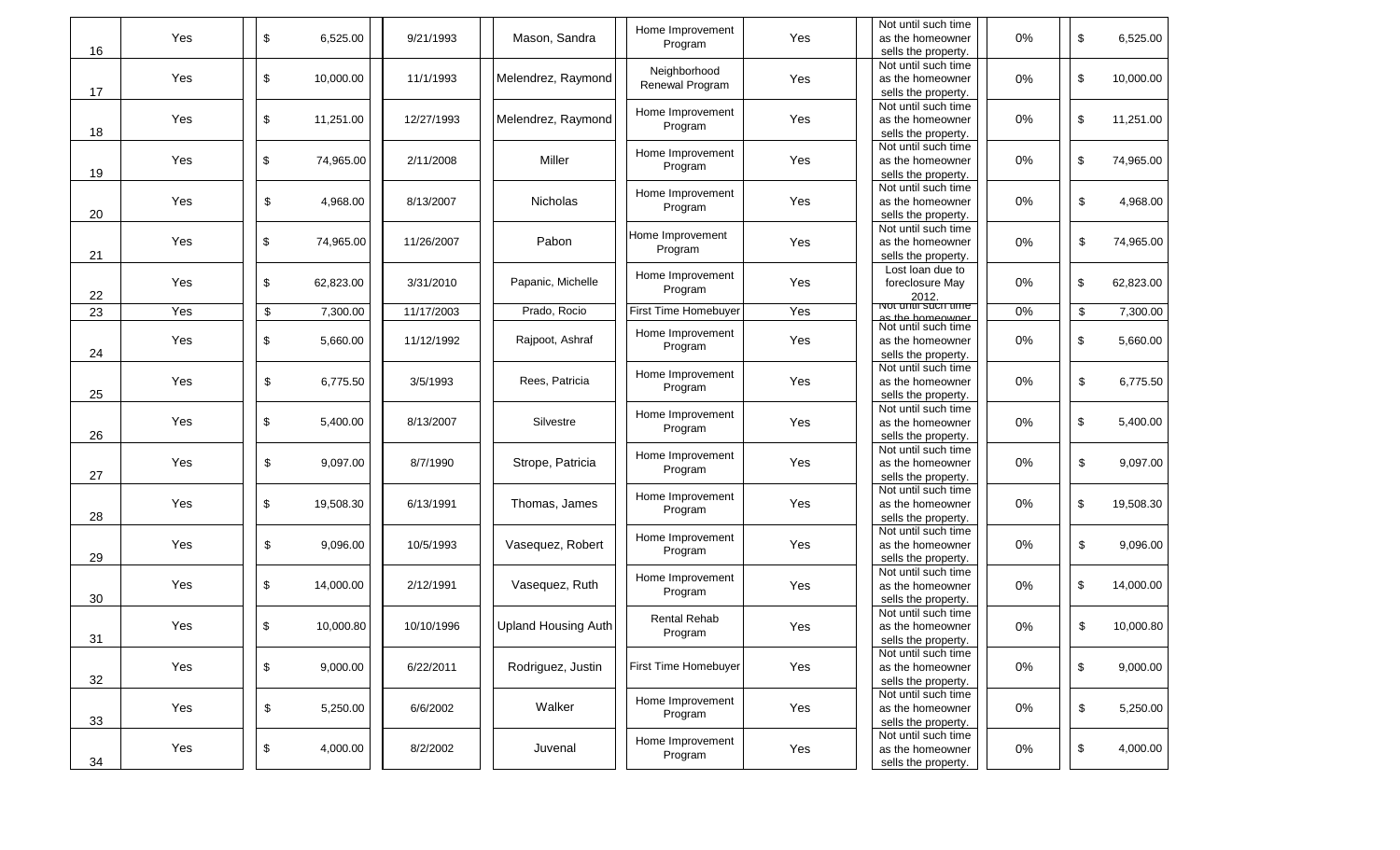| 35 | Yes | \$                                        | 5,675.00  | 9/16/2002  | Martinez, Guillermo | Home Improvement<br>Program | Yes | Not until such time<br>as the homeowner<br>sells the property. | 0% | \$                      | 5,675.00  |
|----|-----|-------------------------------------------|-----------|------------|---------------------|-----------------------------|-----|----------------------------------------------------------------|----|-------------------------|-----------|
| 36 | Yes | \$                                        | 4,017.00  | 10/7/2002  | Scranton            | Home Improvement<br>Program | Yes | Not until such time<br>as the homeowner<br>sells the property. | 0% | \$                      | 4,017.00  |
| 37 | Yes | $\,$                                      | 2,342.00  | 3/28/2005  | <b>Brooks</b>       | Home Improvement<br>Program | Yes | Not until such time<br>as the homeowner<br>sells the property. | 0% | \$                      | 2,342.00  |
| 38 | Yes | \$                                        | 10,035.00 | 8/27/2003  | Fierro              | Home Improvement<br>Program | Yes | Not until such time<br>as the homeowner<br>sells the property. | 0% | $\sqrt[6]{\frac{1}{2}}$ | 10,035.00 |
| 39 | Yes | \$                                        | 7,000.00  | 10/4/2007  | Parnell             | Home Improvement<br>Program | Yes | Not until such time<br>as the homeowner<br>sells the property. | 0% | \$                      | 7,000.00  |
| 40 | Yes | \$                                        | 15,800.00 | 11/16/2006 | Gaudreau            | Home Improvement<br>Program | Yes | Not until such time<br>as the homeowner<br>sells the property. | 0% | \$                      | 15,800.00 |
| 41 | Yes | \$                                        | 6,950.00  | 4/19/2002  | Nordquest           | Home Improvement<br>Program | Yes | Not until such time<br>as the homeowner<br>sells the property. | 0% | \$                      | 6,950.00  |
| 42 | Yes | \$                                        | 6,000.00  | 4/28/2010  | Martinez, Gerber    | Home Improvement<br>Program | Yes | Not until such time<br>as the homeowner<br>sells the property. | 0% | \$                      | 6,000.00  |
| 43 | Yes | \$                                        | 6,000.00  | 9/12/2002  | Yektafar            | Home Improvement<br>Program | Yes | Not until such time<br>as the homeowner<br>sells the property. | 0% | \$                      | 6,000.00  |
| 44 | Yes | \$                                        | 4,000.00  | 4/28/2010  | Martinez, Gerber    | Home Improvement<br>Program | Yes | Not until such time<br>as the homeowner<br>sells the property. | 0% | \$                      | 4,000.00  |
| 45 | Yes | \$                                        | 5,934.00  | 6/30/2006  | Dominick            | Home Improvement<br>Program | Yes | Not until such time<br>as the homeowner<br>sells the property. | 0% | \$                      | 5,934.00  |
| 46 | Yes | \$                                        | 7,500.00  | 1/26/2004  | Bearenwald          | Home Improvement<br>Program | Yes | Not until such time<br>as the homeowner<br>sells the property. | 0% | \$                      | 7,500.00  |
| 47 | Yes | \$                                        | 7,481.50  | 1/26/2004  | Bearenwald          | Home Improvement<br>Program | Yes | Not until such time<br>as the homeowner<br>sells the property. | 0% | \$                      | 7,481.50  |
| 48 | Yes | \$                                        | 19,813.00 | 11/21/2006 | Taylor, T           | Home Improvement<br>Program | Yes | Not until such time<br>as the homeowner<br>sells the property. | 0% | \$                      | 19,813.00 |
| 49 | Yes | \$                                        | 1,042.00  | 8/23/2001  | Martinez, Ana       | Home Improvement<br>Program | Yes | Not until such time<br>as the homeowner<br>sells the property. | 0% | \$                      | 1,042.00  |
| 50 | Yes | \$                                        | 36,975.00 | 1/25/2007  | Rodriguez, Juanita  | Home Improvement<br>Program | Yes | Not until such time<br>as the homeowner<br>sells the property. | 0% | \$                      | 36,975.00 |
| 51 | Yes | \$                                        | 4,052.00  | 12/3/2002  | Taylor, Sarah       | Home Improvement<br>Program | Yes | Not until such time<br>as the homeowner<br>sells the property. | 0% | \$                      | 4,052.00  |
| 52 | Yes | $\, \, \raisebox{12pt}{$\scriptstyle \$}$ | 1,263.72  | 12/29/2003 | Jaber, Julia        | Home Improvement<br>Program | Yes | Not until such time<br>as the homeowner<br>sells the property. | 0% | \$                      | 1,263.72  |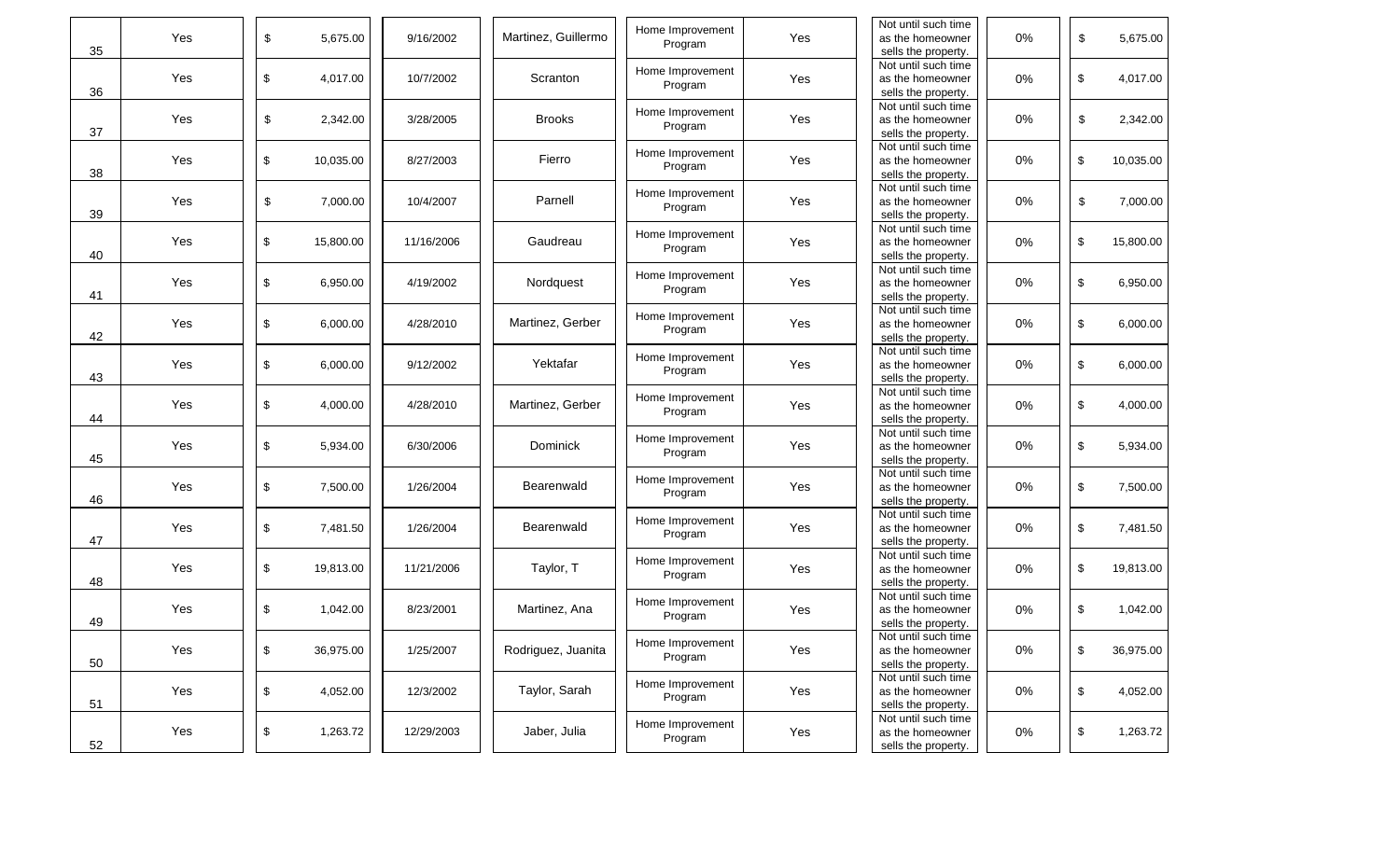|    |     |                 |            |                   |                             |     | Not until such time |       |                 |
|----|-----|-----------------|------------|-------------------|-----------------------------|-----|---------------------|-------|-----------------|
|    | Yes | \$<br>6,250.00  | 2/13/2002  | Parker            | Home Improvement<br>Program | Yes | as the homeowner    | $0\%$ | \$<br>6,250.00  |
| 53 |     |                 |            |                   |                             |     | sells the property. |       |                 |
|    |     |                 |            |                   | Home Improvement            |     | Not until such time |       |                 |
|    | Yes | \$<br>25,000.00 | 10/25/2006 | Verduzco          | Program                     | Yes | as the homeowner    | 0%    | \$<br>25,000.00 |
| 54 |     |                 |            |                   |                             |     | sells the property. |       |                 |
|    |     |                 |            |                   | Home Improvement            |     | Not until such time |       |                 |
|    | Yes | \$<br>75,000.00 | 2/20/2007  | Milligan          | Program                     | Yes | as the homeowner    | 0%    | \$<br>75,000.00 |
| 55 |     |                 |            |                   |                             |     | sells the property. |       |                 |
|    |     |                 |            |                   | Home Improvement            |     | Not until such time |       |                 |
|    | Yes | \$<br>51,365.00 | 5/17/2010  | Zavala, Man       | Program                     | Yes | as the homeowner    | 0%    | \$<br>51,365.00 |
| 56 |     |                 |            |                   |                             |     | sells the property. |       |                 |
|    |     |                 |            |                   | Home Improvement            |     | Not until such time |       |                 |
|    | Yes | \$<br>50,000.00 | 6/30/2010  | Ponce, Adam       | Program                     | Yes | as the homeowner    | 0%    | \$<br>50,000.00 |
| 57 |     |                 |            |                   |                             |     | sells the property. |       |                 |
|    |     |                 |            |                   | Home Improvement            |     | Not until such time |       |                 |
|    | Yes | \$<br>90,000.00 | 2/8/2011   | Marrs             | Program                     | Yes | as the homeowner    | 0%    | \$<br>90,000.00 |
| 58 |     |                 |            |                   |                             |     | sells the property. |       |                 |
|    |     |                 |            |                   |                             |     | Not until such time |       |                 |
|    | Yes | \$<br>28,500.00 | 11/30/2011 | Mendoza, Tanya    | <b>First Time Homebuyer</b> | Yes | as the homeowner    | 0%    | \$<br>28,500.00 |
| 59 |     |                 |            |                   |                             |     | sells the property. |       |                 |
|    |     |                 |            |                   | Home Improvement            |     | Not until such time |       |                 |
|    | Yes | \$<br>75,000.00 | 4/1/2011   | Sanchez, Veronica | Program                     | Yes | as the homeowner    | $0\%$ | \$<br>75,000.00 |
| 60 |     |                 |            |                   |                             |     | sells the property. |       |                 |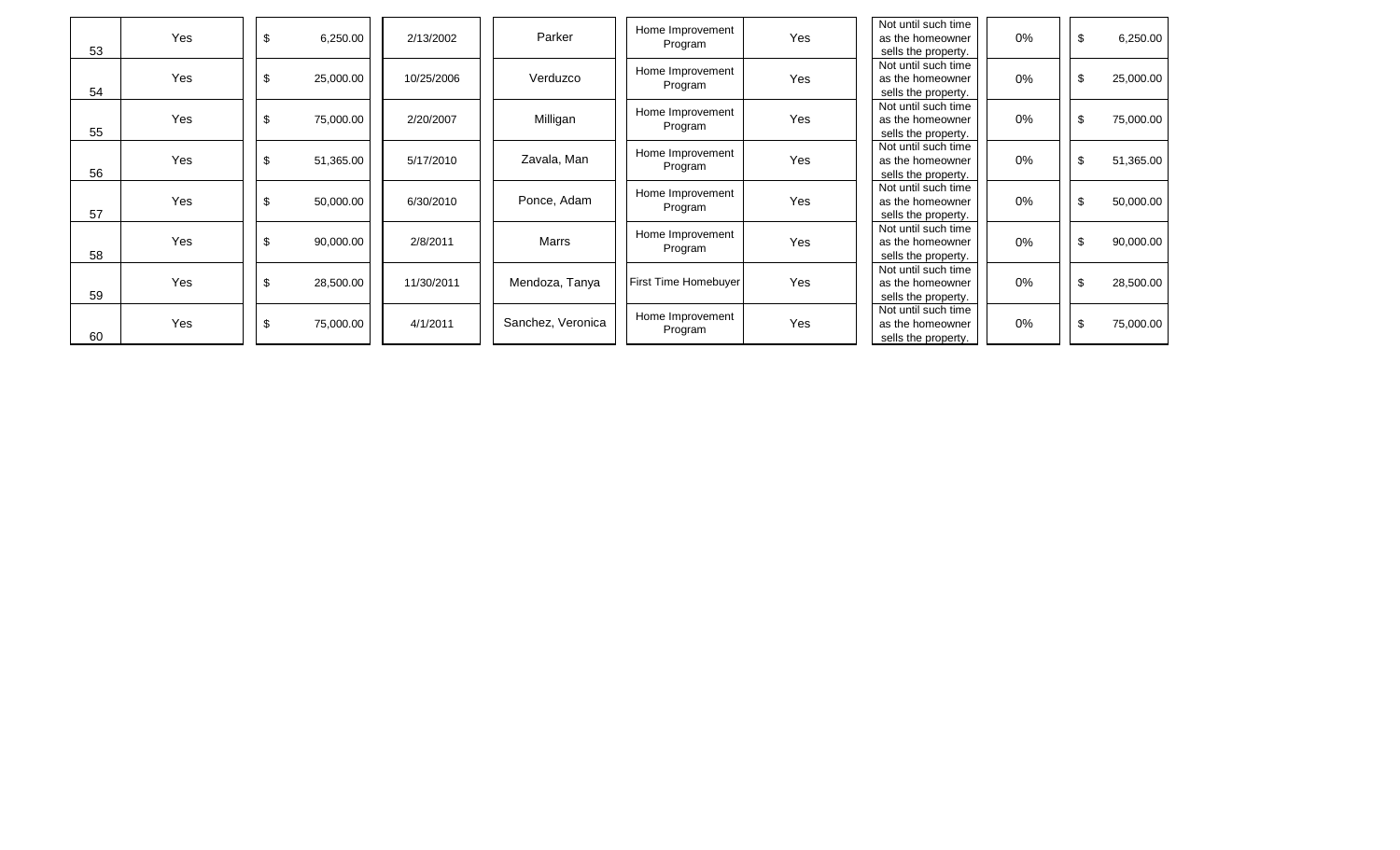**City of Upland Inventory of Assets Received Pursuant to Health and Safety Code section 34176 (a) (2)** 

| Item#               | Type of payment a/   | Type of property<br>with which they<br>payments are<br>associated b/ | <b>Property</b><br>owner | <b>Entity that</b><br>collects the<br>payments | <b>Entity to which</b><br>the collected<br>payments are<br>ultimately<br>remitted | <b>Purpose for</b><br>which the<br>payments are<br>used | Is the property<br>encumbered<br>by a low-mod<br>housing<br>covenant? | Source of low-<br>mod housing<br>covenant c/          | Item # from<br><b>Exhibit A the</b><br>rent/operation<br>is associated<br>with (if<br>applicable) |
|---------------------|----------------------|----------------------------------------------------------------------|--------------------------|------------------------------------------------|-----------------------------------------------------------------------------------|---------------------------------------------------------|-----------------------------------------------------------------------|-------------------------------------------------------|---------------------------------------------------------------------------------------------------|
| $\mathbf 1$         | <b>Rent Revenues</b> | Mixed Income                                                         | City of<br>Upland        | <b>RPM Property</b><br>Management              | City of Upland                                                                    | Operations,<br>Maintainence                             | Yes                                                                   | <b>Bond</b>                                           | 2                                                                                                 |
| $\overline{2}$      | <b>Rent Revenues</b> | Mixed Income                                                         | City of<br>Upland        | <b>RPM Property</b><br>Management              | City of Upland                                                                    | Operations,<br>Maintainence                             | Yes                                                                   | <b>Bond</b>                                           | 3                                                                                                 |
| 3                   | <b>Rent Revenues</b> | Low/Mod<br>Housing                                                   | City of<br>Upland        | <b>RPM Property</b><br>Management              | City of Upland                                                                    | Operations,<br>Maintainence                             | Yes                                                                   | California<br>Redevelopment<br>Law & Federal<br>Funds | 4, 7-24                                                                                           |
| 4                   |                      |                                                                      |                          |                                                |                                                                                   |                                                         |                                                                       |                                                       |                                                                                                   |
| 5                   |                      |                                                                      |                          |                                                |                                                                                   |                                                         |                                                                       |                                                       |                                                                                                   |
| 6                   |                      |                                                                      |                          |                                                |                                                                                   |                                                         |                                                                       |                                                       |                                                                                                   |
| $\overline{7}$<br>8 |                      |                                                                      |                          |                                                |                                                                                   |                                                         |                                                                       |                                                       |                                                                                                   |
| $\boldsymbol{9}$    |                      |                                                                      |                          |                                                |                                                                                   |                                                         |                                                                       |                                                       |                                                                                                   |
| 10                  |                      |                                                                      |                          |                                                |                                                                                   |                                                         |                                                                       |                                                       |                                                                                                   |
| 11                  |                      |                                                                      |                          |                                                |                                                                                   |                                                         |                                                                       |                                                       |                                                                                                   |
| 12                  |                      |                                                                      |                          |                                                |                                                                                   |                                                         |                                                                       |                                                       |                                                                                                   |
| 13                  |                      |                                                                      |                          |                                                |                                                                                   |                                                         |                                                                       |                                                       |                                                                                                   |
| 14                  |                      |                                                                      |                          |                                                |                                                                                   |                                                         |                                                                       |                                                       |                                                                                                   |
| 15                  |                      |                                                                      |                          |                                                |                                                                                   |                                                         |                                                                       |                                                       |                                                                                                   |
| 16                  |                      |                                                                      |                          |                                                |                                                                                   |                                                         |                                                                       |                                                       |                                                                                                   |
| 17                  |                      |                                                                      |                          |                                                |                                                                                   |                                                         |                                                                       |                                                       |                                                                                                   |
| 18                  |                      |                                                                      |                          |                                                |                                                                                   |                                                         |                                                                       |                                                       |                                                                                                   |
| 19                  |                      |                                                                      |                          |                                                |                                                                                   |                                                         |                                                                       |                                                       |                                                                                                   |
| 20                  |                      |                                                                      |                          |                                                |                                                                                   |                                                         |                                                                       |                                                       |                                                                                                   |

a/ May include revenues from rents, operation of properties, residual receipt payments from developers, conditional grant repayments, costs savings and proceeds from refinancing, and principal and interest payments from homebuyers subject to enforceable income limits.

c/ May include California Redevelopment Law, tax credits, state bond indentures, and federal funds requirements.

b/ May include low-mod housing, mixed-income housing, low-mod housing with commercial space, mixed-income housing with commercial space.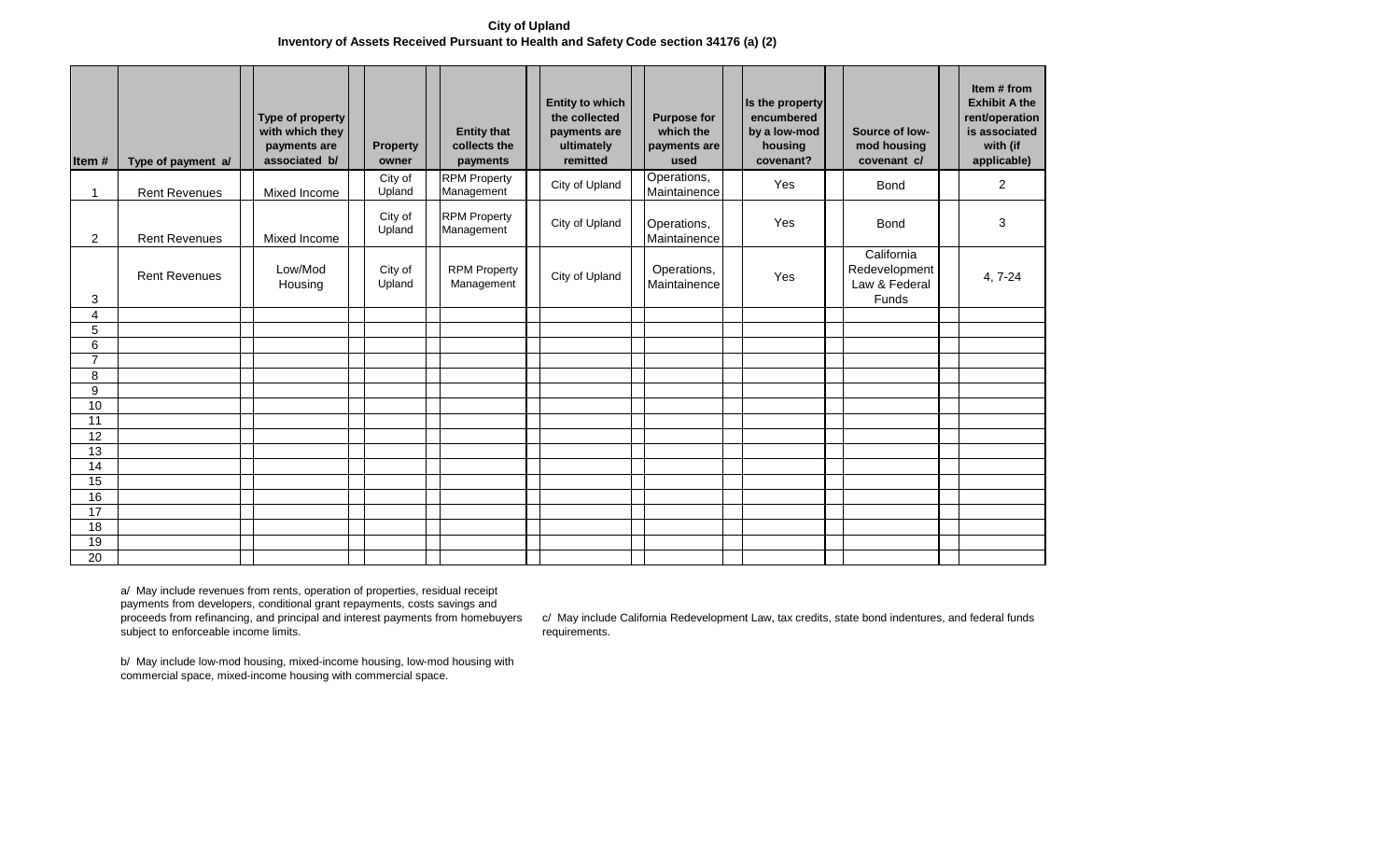**City of Upland Inventory of Assets Received Pursuant to Health and Safety Code section 34176 (a) (2)** 

| Item#               | Type of payment a/   | Type of property<br>with which the<br>payments are<br>associated b/ | <b>Property</b><br>owner | <b>Entity that</b><br>collects the<br>payments | <b>Entity to which</b><br>the collected<br>payments are<br>ultimately<br>remitted | <b>Purpose for</b><br>which the<br>payments are<br>used | Is the property<br>encumbered<br>by a low-mod<br>housing<br>covenant? | Source of low-<br>mod housing<br>covenant c/                 | Item # from<br><b>Exhibit A the rent</b><br>is associated<br>with (if<br>applicable) |
|---------------------|----------------------|---------------------------------------------------------------------|--------------------------|------------------------------------------------|-----------------------------------------------------------------------------------|---------------------------------------------------------|-----------------------------------------------------------------------|--------------------------------------------------------------|--------------------------------------------------------------------------------------|
| $\mathbf{1}$        | <b>Rent Revenues</b> | Mixed Income                                                        | City of<br>Upland        | <b>RPM Property</b><br>Management              | City of Upland                                                                    | Operations,<br>Maintainence                             | Yes                                                                   | <b>Bond</b>                                                  | $\mathbf{2}$                                                                         |
| $\overline{2}$      | <b>Rent Revenues</b> | Mixed Income                                                        | City of<br>Upland        | <b>RPM Property</b><br>Management              | City of Upland                                                                    | Operations,<br>Maintainence                             | Yes                                                                   | <b>Bond</b>                                                  | 3                                                                                    |
| 3                   | <b>Rent Revenues</b> | Low/Mod<br>Housing                                                  | City of<br>Upland        | <b>RPM Property</b><br>Management              | City of Upland                                                                    | Operations,<br>Maintainence                             | Yes                                                                   | California<br>Redevelopment<br>Law & Federal<br><b>Funds</b> | 4, 7-24                                                                              |
| $\overline{4}$      |                      |                                                                     |                          |                                                |                                                                                   |                                                         |                                                                       |                                                              |                                                                                      |
| 5                   |                      |                                                                     |                          |                                                |                                                                                   |                                                         |                                                                       |                                                              |                                                                                      |
| 6<br>$\overline{7}$ |                      |                                                                     |                          |                                                |                                                                                   |                                                         |                                                                       |                                                              |                                                                                      |
| 8                   |                      |                                                                     |                          |                                                |                                                                                   |                                                         |                                                                       |                                                              |                                                                                      |
| 9                   |                      |                                                                     |                          |                                                |                                                                                   |                                                         |                                                                       |                                                              |                                                                                      |
| 10                  |                      |                                                                     |                          |                                                |                                                                                   |                                                         |                                                                       |                                                              |                                                                                      |
| 11                  |                      |                                                                     |                          |                                                |                                                                                   |                                                         |                                                                       |                                                              |                                                                                      |
| $\overline{12}$     |                      |                                                                     |                          |                                                |                                                                                   |                                                         |                                                                       |                                                              |                                                                                      |
| 13                  |                      |                                                                     |                          |                                                |                                                                                   |                                                         |                                                                       |                                                              |                                                                                      |
| 14                  |                      |                                                                     |                          |                                                |                                                                                   |                                                         |                                                                       |                                                              |                                                                                      |
| 15                  |                      |                                                                     |                          |                                                |                                                                                   |                                                         |                                                                       |                                                              |                                                                                      |
| 16                  |                      |                                                                     |                          |                                                |                                                                                   |                                                         |                                                                       |                                                              |                                                                                      |
| 17<br>18            |                      |                                                                     |                          |                                                |                                                                                   |                                                         |                                                                       |                                                              |                                                                                      |
| 19                  |                      |                                                                     |                          |                                                |                                                                                   |                                                         |                                                                       |                                                              |                                                                                      |
| 20                  |                      |                                                                     |                          |                                                |                                                                                   |                                                         |                                                                       |                                                              |                                                                                      |
|                     |                      |                                                                     |                          |                                                |                                                                                   |                                                         |                                                                       |                                                              |                                                                                      |

a/ May include rents or home loan payments.

c/ May include California Redevelopment Law, tax credits, state bond indentures, and federal funds requirements.

b/ May include low-mod housing, mixed-income housing, low-mod housing with commercial space, mixed-income housing with commercial space.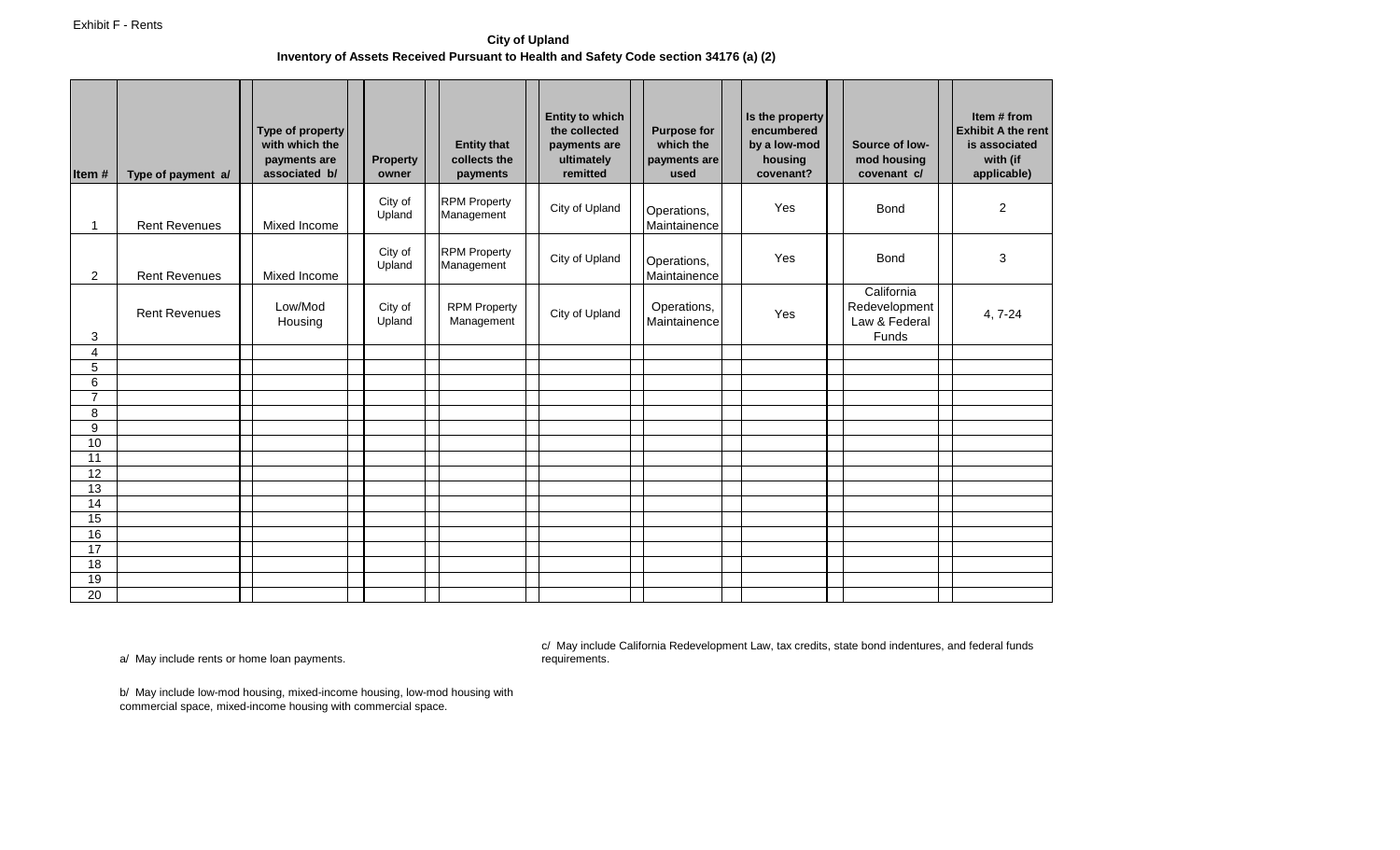**City of Upland Inventory of Assets Received Pursuant to Health and Safety Code section 34176 (a) (2)** 

| ltem #         | <b>Purpose for which</b><br>funds were deferred | <b>Fiscal year in</b><br>which funds<br>were deferred | <b>Amount</b><br>deferred | <b>Interest rate</b><br>at which<br>funds were<br>to be repaid |    | <b>Current</b><br>amount owed | Date upon which<br>funds were to be<br>repaid                  |
|----------------|-------------------------------------------------|-------------------------------------------------------|---------------------------|----------------------------------------------------------------|----|-------------------------------|----------------------------------------------------------------|
| 1              | Home Improvement<br>Program                     | 2/15/1990                                             | \$<br>11,584.00           | 0%                                                             | \$ | 11,584.00                     | Not until such time<br>as the homeowner<br>sells the property. |
| $\overline{2}$ | Home Improvement<br>Program                     | 3/10/1993                                             | \$<br>16,204.46           | 0%                                                             | \$ | 16,204.46                     | Not until such time<br>as the homeowner<br>sells the property. |
| 3              | Home Improvement<br>Program                     | 4/30/1993                                             | \$<br>15,579.00           | 0%                                                             | \$ | 15,579.00                     | Not until such time<br>as the homeowner<br>sells the property. |
| 4              | Neighborhood Renewal<br>Program                 | 8/3/1992                                              | \$<br>7,655.00            | 0%                                                             | \$ | 7,655.00                      | Not until such time<br>as the homeowner<br>sells the property. |
| 5              | Neighborhood Renewal<br>Program                 | 6/22/1992                                             | \$<br>35,745.00           | 0%                                                             | \$ | 35,745.00                     | Not until such time<br>as the homeowner<br>sells the property. |
| 6              | Home Improvement<br>Program                     | 12/16/1993                                            | \$<br>22,065.00           | 0%                                                             | \$ | 22,065.00                     | Not until such time<br>as the homeowner<br>sells the property. |
| 7              | Home Improvement<br>Program                     | 12/11/1990                                            | \$<br>34,445.80           | 0%                                                             | \$ | 34,445.80                     | Not until such time<br>as the homeowner<br>sells the property. |
| 8              | First Time Homebuyer                            | 6/25/2008                                             | \$<br>72,000.00           | 0%                                                             | \$ | 72,000.00                     | Not until such time<br>as the homeowner<br>sells the property. |
| 9              | Home Improvement<br>Program                     | 6/30/2009                                             | \$<br>34,990.00           | 0%                                                             | \$ | 34,990.00                     | Not until such time<br>as the homeowner<br>sells the property. |
| 10             | Home Improvement<br>Program                     | 6/30/2011                                             | \$<br>40,000.00           | 0%                                                             | \$ | 40,000.00                     | Not until such time<br>as the homeowner<br>sells the property. |
| 11             | Home Improvement<br>Program                     | 9/21/1993                                             | \$<br>6,525.00            | 0%                                                             | \$ | 6,525.00                      | Not until such time<br>as the homeowner<br>sells the property. |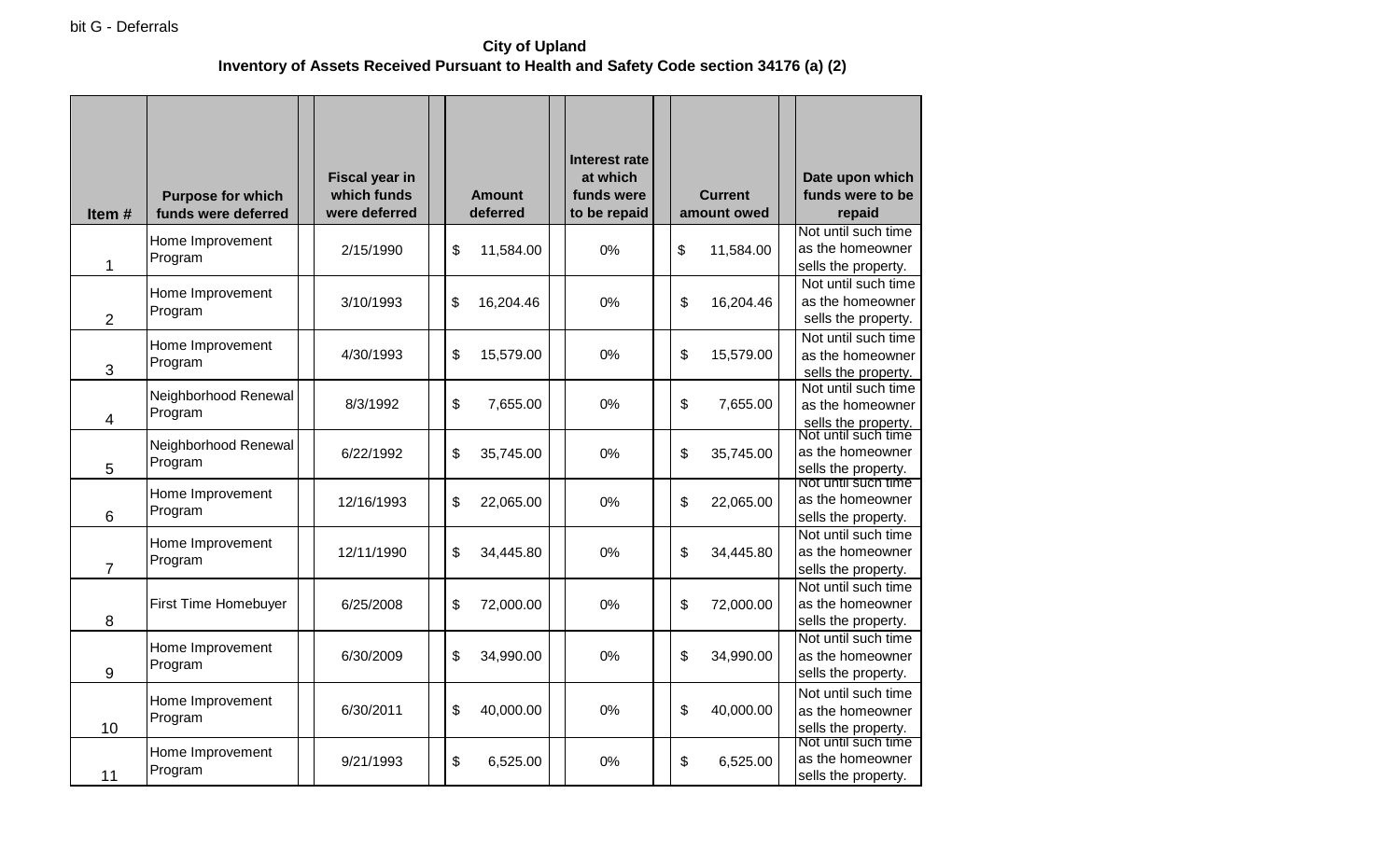| 12 | Neighborhood Renewal<br>Program | 11/1/1993  | \$ | 10,000.00 | 0%    | \$ | 10,000.00 | Not until such time<br>as the homeowner<br>sells the property. |
|----|---------------------------------|------------|----|-----------|-------|----|-----------|----------------------------------------------------------------|
| 13 | Home Improvement<br>Program     | 12/27/1993 | \$ | 11,251.00 | 0%    | \$ | 11,251.00 | Not until such time<br>as the homeowner                        |
| 14 | Home Improvement<br>Program     | 2/11/2008  | \$ | 74,965.00 | 0%    | \$ | 74,965.00 | as the homeowner<br>sells the property.                        |
| 15 | Home Improvement<br>Program     | 8/13/2007  | \$ | 74,965.00 | 0%    | \$ | 74,965.00 | Not until such time<br>as the homeowner<br>sells the property. |
| 16 | Home Improvement<br>Program     | 3/31/2010  | \$ | 6,195.70  | 0%    | \$ | 6,195.70  | Not until such time<br>as the homeowner<br>sells the property. |
| 17 | First Time Homebuyer            | 11/17/2003 | \$ | 7,300.00  | 0%    | \$ | 7,300.00  | Not until such time<br>as the homeowner<br>sells the property. |
| 18 | Home Improvement<br>Program     | 11/12/1992 | \$ | 5,660.00  | 0%    | \$ | 5,660.00  | Not until such time<br>as the homeowner<br>sells the property. |
| 19 | Home Improvement<br>Program     | 3/5/1993   | \$ | 6,775.50  | 0%    | \$ | 6,775.50  | Not until such time<br>as the homeowner<br>sells the property. |
| 20 | Home Improvement<br>Program     | 8/13/2007  | \$ | 5,400.00  | 0%    | \$ | 5,400.00  | Not until such time<br>as the homeowner<br>sells the property. |
| 21 | Home Improvement<br>Program     | 8/7/1990   | \$ | 9,097.00  | 0%    | \$ | 9,097.00  | Not until such time<br>as the homeowner<br>sells the property. |
| 22 | Home Improvement<br>Program     | 6/13/1991  | \$ | 19,508.30 | 0%    | \$ | 19,508.30 | Not until such time<br>as the homeowner<br>sells the property. |
| 23 | Home Improvement<br>Program     | 10/5/1993  | \$ | 9,096.00  | 0%    | \$ | 9,096.00  | Not until such time<br>as the homeowner<br>sells the property. |
| 24 | Home Improvement<br>Program     | 2/12/1991  | \$ | 14,000.00 | $0\%$ | \$ | 14,000.00 | Not until such time<br>as the homeowner<br>sells the property. |
| 25 | Rental Rehab Program            | 10/10/1996 | \$ | 10,000.80 | 0%    | \$ | 10,000.80 | Not until such time<br>as the homeowner<br>sells the property. |
| 26 | First Time Homebuyer            | 6/22/2011  | \$ | 9,000.00  | 0%    | \$ | 9,000.00  | Not until such time<br>as the homeowner<br>sells the property. |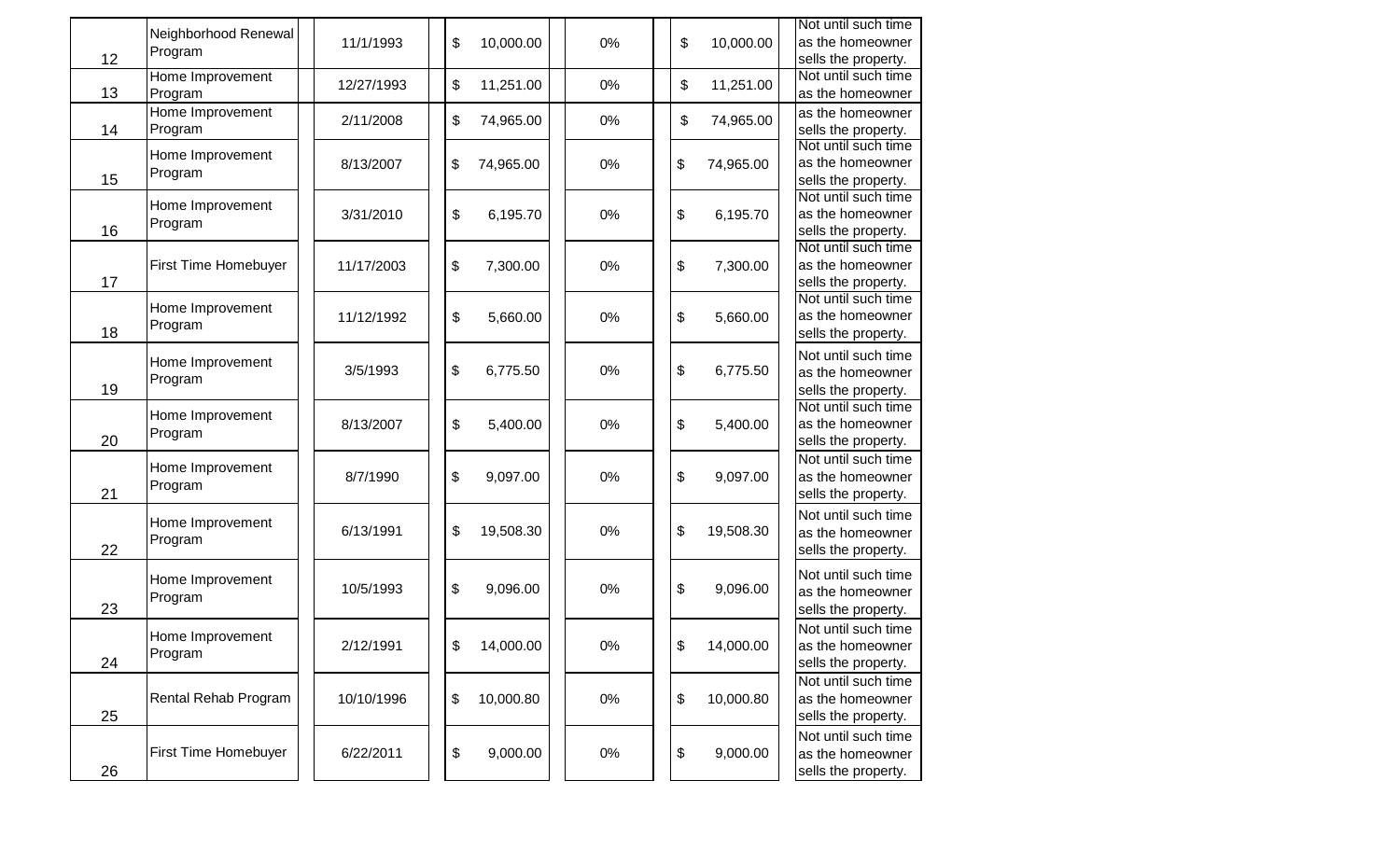| 27 | Home Improvement<br>Program | 6/30/2011 | \$<br>5,250.00  | 0%    | \$<br>5,250.00  | Not until such time<br>as the homeowner<br>sells the property. |
|----|-----------------------------|-----------|-----------------|-------|-----------------|----------------------------------------------------------------|
| 28 | Home Improvement<br>Program | 6/30/2011 | \$<br>4,000.00  | 0%    | \$<br>4,000.00  | Not until such time<br>as the homeowner<br>sells the property. |
| 29 | Home Improvement<br>Program | 6/30/2011 | \$<br>5,675.00  | 0%    | \$<br>5,675.00  | Not until such time<br>as the homeowner<br>sells the property. |
| 30 | Home Improvement<br>Program | 6/30/2011 | \$<br>4,017.00  | 0%    | \$<br>4,017.00  | Not until such time<br>as the homeowner<br>sells the property. |
| 31 | Home Improvement<br>Program | 6/30/2011 | \$<br>2,342.00  | 0%    | \$<br>2,342.00  | Not until such time<br>as the homeowner<br>sells the property. |
| 32 | Home Improvement<br>Program | 6/30/2011 | \$<br>10,035.00 | 0%    | \$<br>10,035.00 | Not until such time<br>as the homeowner<br>sells the property. |
| 33 | Home Improvement<br>Program | 6/30/2011 | 7,000.00<br>\$  | 0%    | \$<br>7,000.00  | Not until such time<br>as the homeowner<br>sells the property. |
| 34 | Home Improvement<br>Program | 6/30/2011 | \$<br>15,800.00 | 0%    | \$<br>15,800.00 | Not until such time<br>as the homeowner<br>sells the property. |
| 35 | Home Improvement<br>Program | 6/30/2011 | \$<br>6,950.00  | 0%    | \$<br>6,950.00  | Not until such time<br>as the homeowner<br>sells the property. |
| 36 | Home Improvement<br>Program | 6/30/2011 | \$<br>6,000.00  | 0%    | \$<br>6,000.00  | Not until such time<br>as the homeowner<br>sells the property. |
| 37 | Home Improvement<br>Program | 6/30/2011 | 6,000.00<br>\$  | 0%    | \$<br>6,000.00  | Not until such time<br>as the homeowner<br>sells the property. |
| 38 | Home Improvement<br>Program | 6/30/2011 | 4,000.00<br>\$  | 0%    | \$<br>4,000.00  | Not until such time<br>as the homeowner<br>sells the property. |
| 39 | Home Improvement<br>Program | 6/30/2011 | \$<br>5,934.00  | $0\%$ | \$<br>5,934.00  | Not until such time<br>as the homeowner<br>sells the property. |
| 40 | Home Improvement<br>Program | 6/30/2011 | \$<br>7,500.00  | $0\%$ | \$<br>7,500.00  | Not until such time<br>as the homeowner<br>sells the property. |